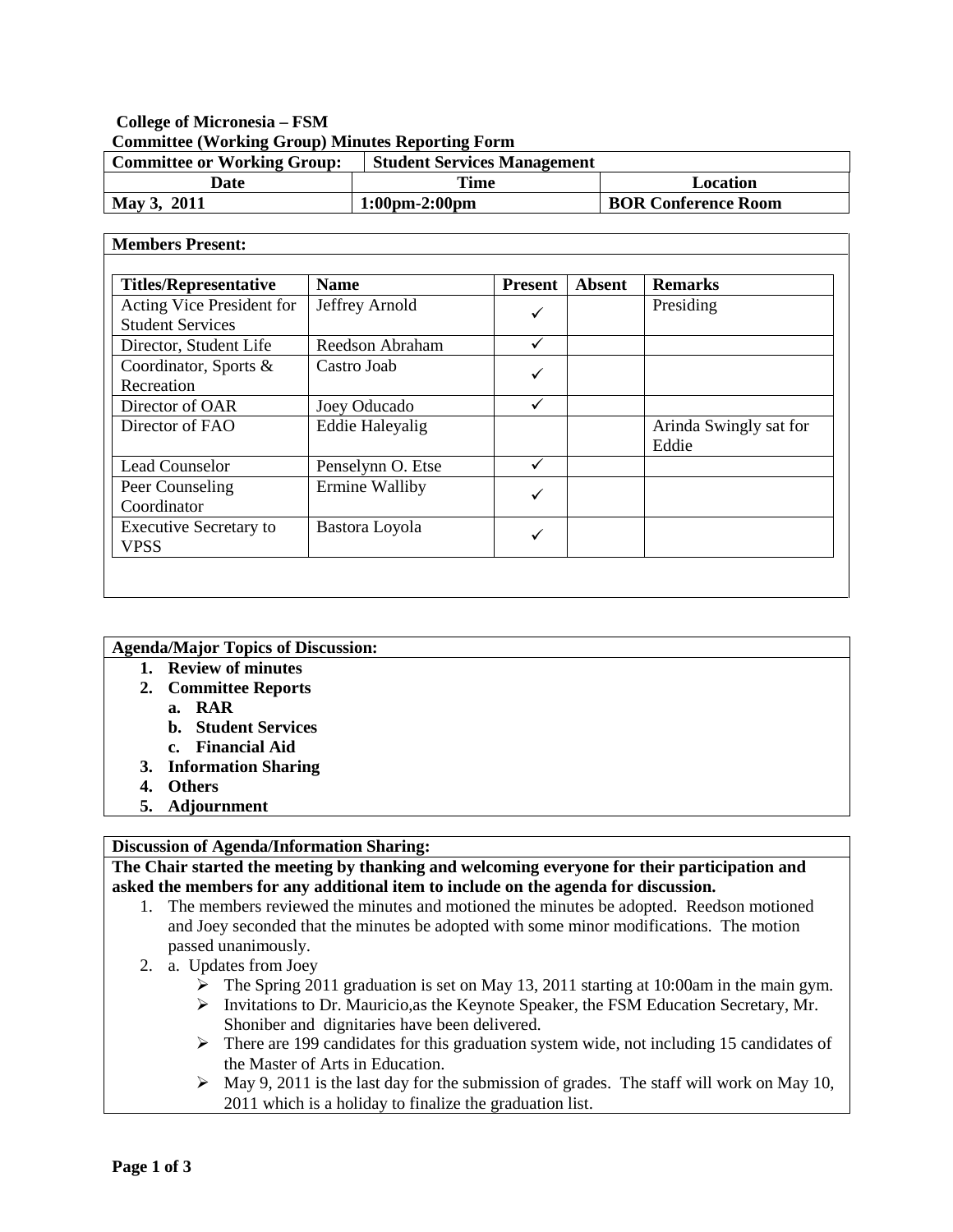- $\triangleright$  Jeff, Joey and Reedson went to Chuuk, Yap and Kosrae for recruitment. They provided the high school principals and counselors COMET statistical results, admission packets for the high schools and state campuses students who recently took the COMET. The student services staff of National and Pohnpei campuses will conduct the recruitment at the Pohnpei high schools.
	- $\triangleright$  Will discuss with RAR on some concerns on recruitment at the high schools for consistency.
	- $\triangleright$  A request was referred to Jon Berger, Assessment Specialist for a special COMET this summer for the non-admit students.
	- $\triangleright$  Summer registration is May 25-26 except for Yap and yet to be confirmed
	- Need some clarifications on the functions of the Assessment Specialist and RAR regarding COMET
- Recommended to use the old COMET answer sheets
- b. Updates from Reedson
	- $\triangleright$  The policy on Student Complaint Process and the Student Activity Fund Request have been endorsed and ready to be submitted to VPSS office for proper disposal
	- $\triangleright$  Concerns on submission of timesheets and consolidation of reports from the state campuses especially for this new structure
	- $\triangleright$  Need to hire a Sports & Recreation Specialist at Kosrae campus that can manned the office and at the same time be an ESS instructor.
- c. Updates from Arinda
	- $\triangleright$  Akiko just arrived from the WASFAA conference in Hawaii
	- $\triangleright$  May 13, 2011 is the last day for work study and is now open for summer
	- $\geq$  95% of Pell Grants have been awarded to the eligible students
	- $\triangleright$  Received over 1000 applications for Fall 2011 ISIR (Institutional Student Information Report)
	- $\triangleright$  Continue awarding of 2010-2011 Pell grants and those not eligible will be awarded SEG this summer
- 3. Ermine updated the members on the following
	- $\triangleright$  There are some employees of the Federal program of Title 10 Family Planning arriving from California to visit the health services at Pohnpei and National campus, Peer Counseling office regarding clinical, budget and administration.
	- $\triangleright$  Concerned that the peer counseling staff doesn't report to her
- 4. There is none for now.
- 5. The meeting adjourned at 1:50pm.

### **Comments/Upcoming Meeting Date & Time/Etc.:**

### **Handouts/Documents Referenced:**

• *Meeting agenda*

### **College Web Site Link:**

| <b>Prepared by:</b><br><b>Bastora Loyola</b> | <b>Date</b><br>: Distributed: |  |
|----------------------------------------------|-------------------------------|--|
|----------------------------------------------|-------------------------------|--|